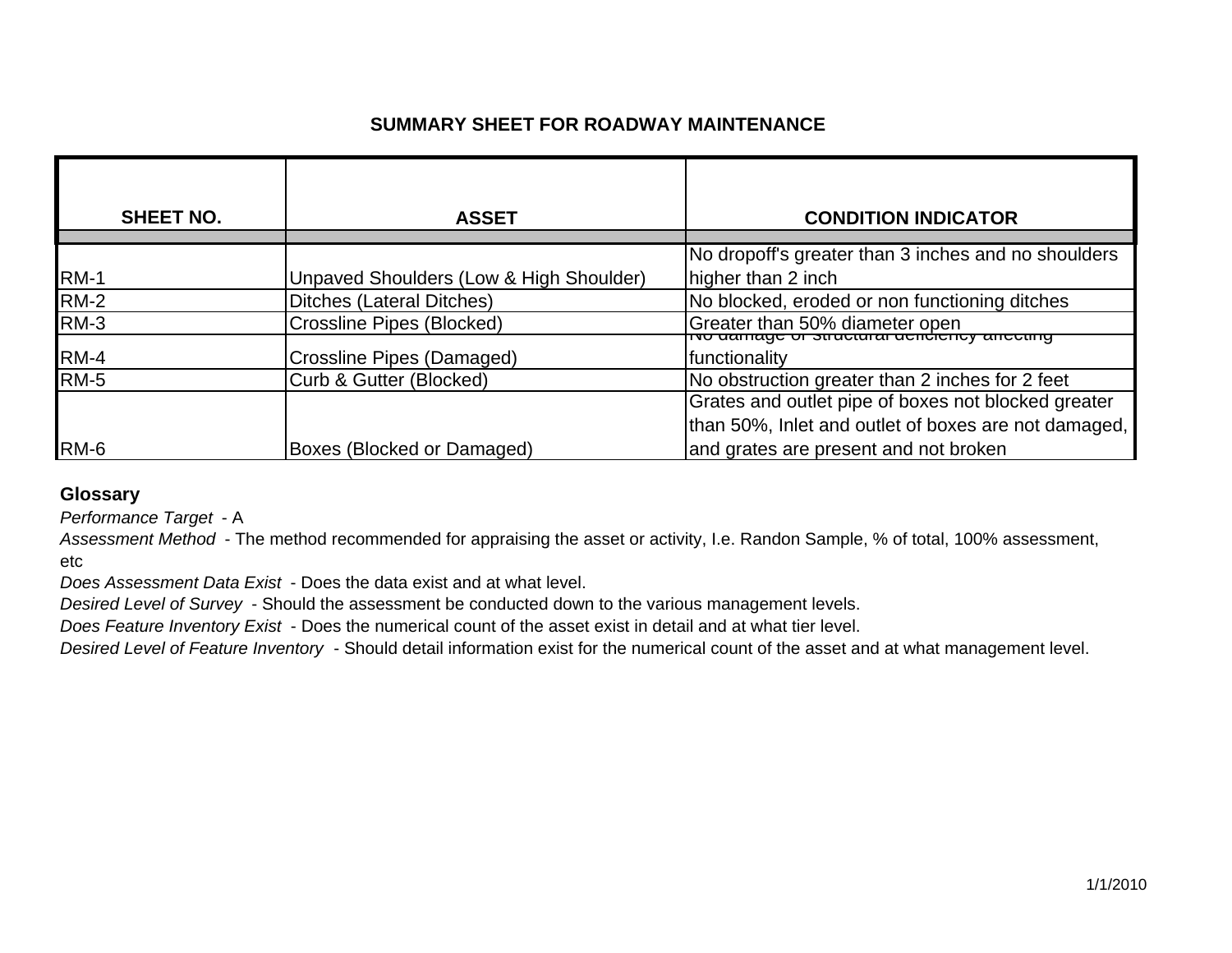| Element:              | <b>Shoulder and Ditches</b> |                                                                                                                                       |  |  |  |  |
|-----------------------|-----------------------------|---------------------------------------------------------------------------------------------------------------------------------------|--|--|--|--|
| Asset:                | <b>Unpaved Shoulders</b>    |                                                                                                                                       |  |  |  |  |
| Activities:           | Low & High Shoulder         |                                                                                                                                       |  |  |  |  |
| Condition Indicator:  |                             | No dropoffs greater than 3 inches below the roadway<br>edge of pavement and no shoulders higher than 2 inch<br>above the road surface |  |  |  |  |
| Performance Measure   |                             | Linear feet of shoulder that meets the Condition Indicator                                                                            |  |  |  |  |
| Work Plan Focus Area: |                             | Transportation Safety                                                                                                                 |  |  |  |  |

| <b>LOS Category</b> | <b>LOS Description</b>                                                                  |
|---------------------|-----------------------------------------------------------------------------------------|
| Α                   | Equal to or greater than 95% of the linear measurement meets the<br>condition indicator |
| в                   | 90% to < 95% of the linear measurement meets the condition<br>indicator                 |
| C                   | 85% to <90% of the linear measurement meets the condition<br>lindicator                 |
| D                   | 80% to < 85% of the linear measurement meets the condition<br>indicator                 |
| F                   | Less than 80% of linear measurement meets the condition indicator                       |

|                                    | Statewide Regional |            | Subregional | <b>Division</b> | County     |
|------------------------------------|--------------------|------------|-------------|-----------------|------------|
| Performance Target                 |                    |            |             | ΝA              | <b>NA</b>  |
| <b>Assessment Method</b>           | <b>MCA</b>         | <b>MCA</b> | <b>MCA</b>  | <b>MCA</b>      | <b>MCA</b> |
| Does Assessment Data exist         | YES                | <b>YES</b> | <b>YES</b>  | <b>YES</b>      | NO         |
| Desired level of survey            | YES                | <b>YES</b> | <b>YES</b>  | <b>YES</b>      | <b>YES</b> |
| Does Feature Inventory exist       | <b>YES</b>         | <b>YES</b> | <b>YES</b>  | <b>YES</b>      | <b>YES</b> |
| Desired level of Feature Inventory | <b>NO</b>          | <b>NO</b>  | <b>NO</b>   | <b>NA</b>       | <b>NA</b>  |

### **Glossary**

MCA: Maintenance Condition Assessment

Notes: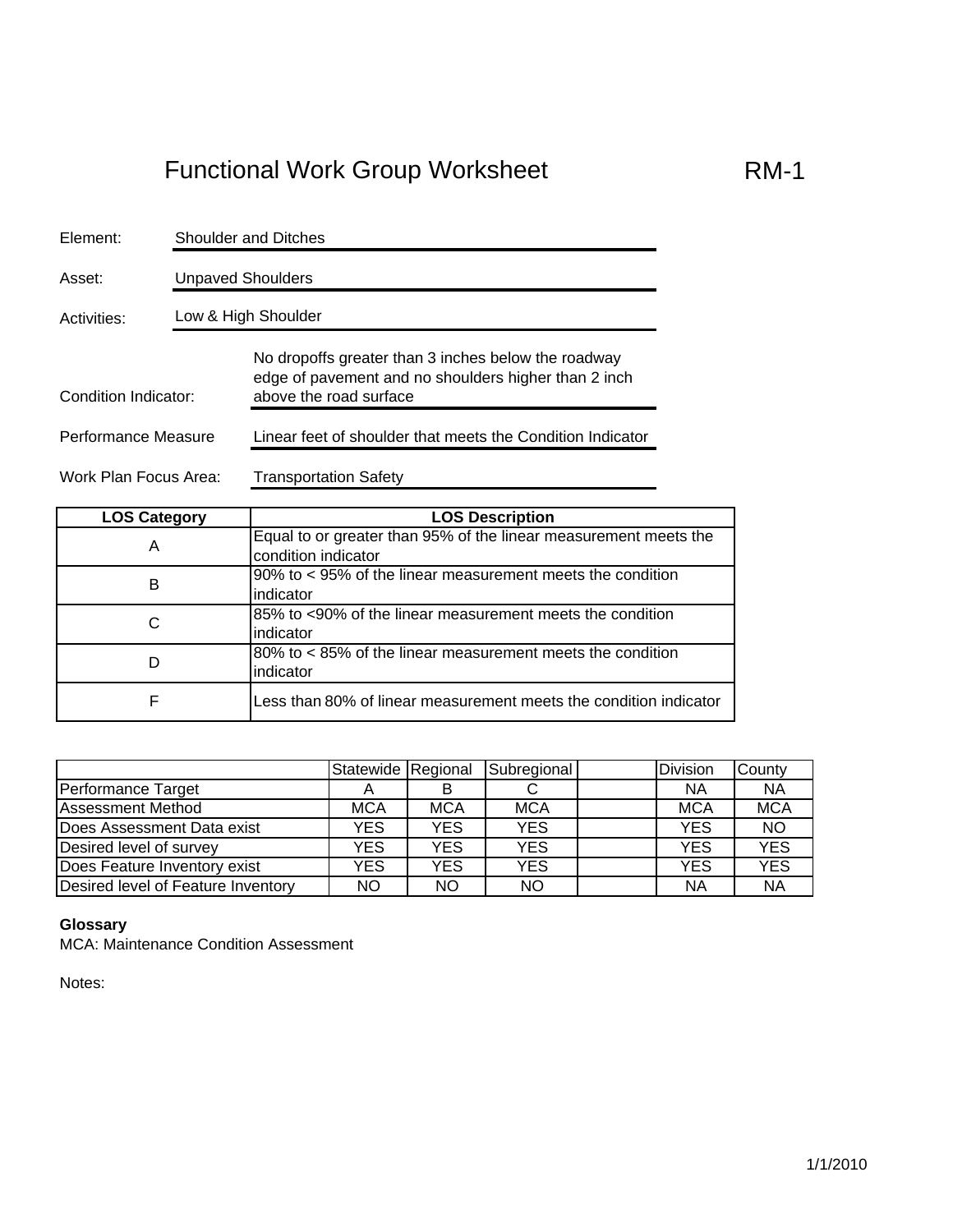| Element:                                       | <b>Shoulder and Ditches</b>          |                                                                          |  |  |  |
|------------------------------------------------|--------------------------------------|--------------------------------------------------------------------------|--|--|--|
| Asset:                                         | Ditches (Includes Rip Rap and Paved) |                                                                          |  |  |  |
| Activities:                                    |                                      | Lateral Ditches                                                          |  |  |  |
| Condition Indicator:                           |                                      | Ditches no more than 50% blocked, eroded, or not functioning as designed |  |  |  |
| Performance Measure                            |                                      | Linear feet of ditches that meets the Condition Indicator                |  |  |  |
| Work Plan Focus Area:<br>Infrastructure Health |                                      |                                                                          |  |  |  |

| <b>LOS Category</b> | <b>LOS Description</b>                                                                  |
|---------------------|-----------------------------------------------------------------------------------------|
| Α                   | Equal to or greater than 95% of the linear measurement meets the<br>condition indicator |
| в                   | 90% to < 95% of the linear measurement meets the condition<br>lindicator                |
| C                   | 85% to <90% of the linear measurement meets the condition<br>indicator                  |
| D                   | 80% to < 85% of the linear measurement meets the condition<br>indicator                 |
| F                   | Less than 80% of linear measurement meets the condition indicator                       |

|                                    | Statewide Regional |            | Subregional | <b>Division</b> | County     |
|------------------------------------|--------------------|------------|-------------|-----------------|------------|
| Performance Target                 |                    |            |             | ΝA              | <b>NA</b>  |
| <b>Assessment Method</b>           | <b>MCA</b>         | <b>MCA</b> | <b>MCA</b>  | <b>MCA</b>      | <b>MCA</b> |
| Does Assessment Data exist         | YES                | YES        | <b>YES</b>  | <b>YES</b>      | <b>NO</b>  |
| Desired level of survey            | YES                | YES        | <b>YES</b>  | <b>YES</b>      | <b>YES</b> |
| Does Feature Inventory exist       | <b>NO</b>          | <b>NO</b>  | <b>NO</b>   | <b>NO</b>       | <b>NO</b>  |
| Desired level of Feature Inventory | NO                 | <b>NO</b>  | NO          | NA              | <b>NA</b>  |

#### **Glossary**

MCA: Maintenance Condition Assessment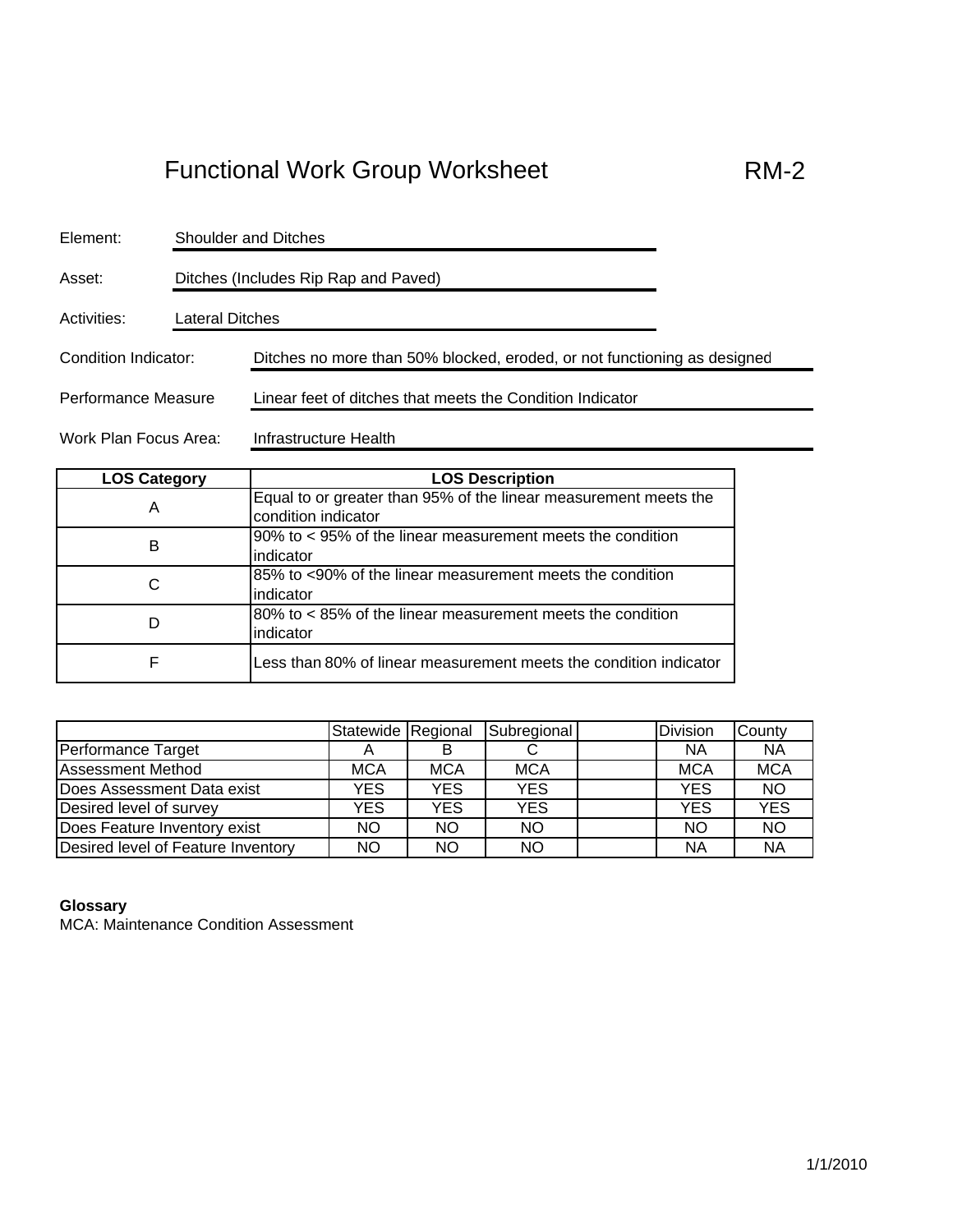| Element:              | Drainage       |                                                             |  |  |
|-----------------------|----------------|-------------------------------------------------------------|--|--|
| Asset:                | Crossline Pipe |                                                             |  |  |
| Activities:           | <b>Blocked</b> |                                                             |  |  |
| Condition Indicator:  |                | Greater than 50% diameter open                              |  |  |
| Performance Measure   |                | Number of crossline pipes that meet the Condition Indicator |  |  |
| Work Plan Focus Area: |                | Infrastructure Health                                       |  |  |

| <b>LOS Category</b> | <b>LOS Description</b>                                                        |
|---------------------|-------------------------------------------------------------------------------|
| Α                   | Equal to or greater than 95% of pipes meet condition indicator in the<br>Tier |
| в                   | 90% to < 95% of pipes meet condition indicator in the Tier                    |
| С                   | 85% to < 90% of pipes meet condition indicator in the Tier                    |
| D                   | 80% to < 85% of pipes meet condition indicator in the Tier                    |
| F                   | Less than 80% of pipes meet condition indicator in the Tier                   |

|                                    | Statewide  |            | Regional Subregional | <b>Division</b> | County     |
|------------------------------------|------------|------------|----------------------|-----------------|------------|
| Performance Target                 |            |            |                      | ΝA              | <b>NA</b>  |
| <b>Assessment Method</b>           | <b>MCA</b> | <b>MCA</b> | <b>MCA</b>           | <b>MCA</b>      | <b>MCA</b> |
| Does Assessment Data exist         | <b>YES</b> | YES.       | <b>YES</b>           | <b>YES</b>      | NO         |
| Desired level of survey            | YES        | YES.       | <b>YES</b>           | YES             | <b>YES</b> |
| Does Feature Inventory exist       | NO.        | ΝO         | ΝO                   | NO              | <b>NO</b>  |
| Desired level of Feature Inventory | YES        | 5 years    | 10+ years            | NA              | <b>NA</b>  |

Glossary MCA: Maintenance Condition Assessment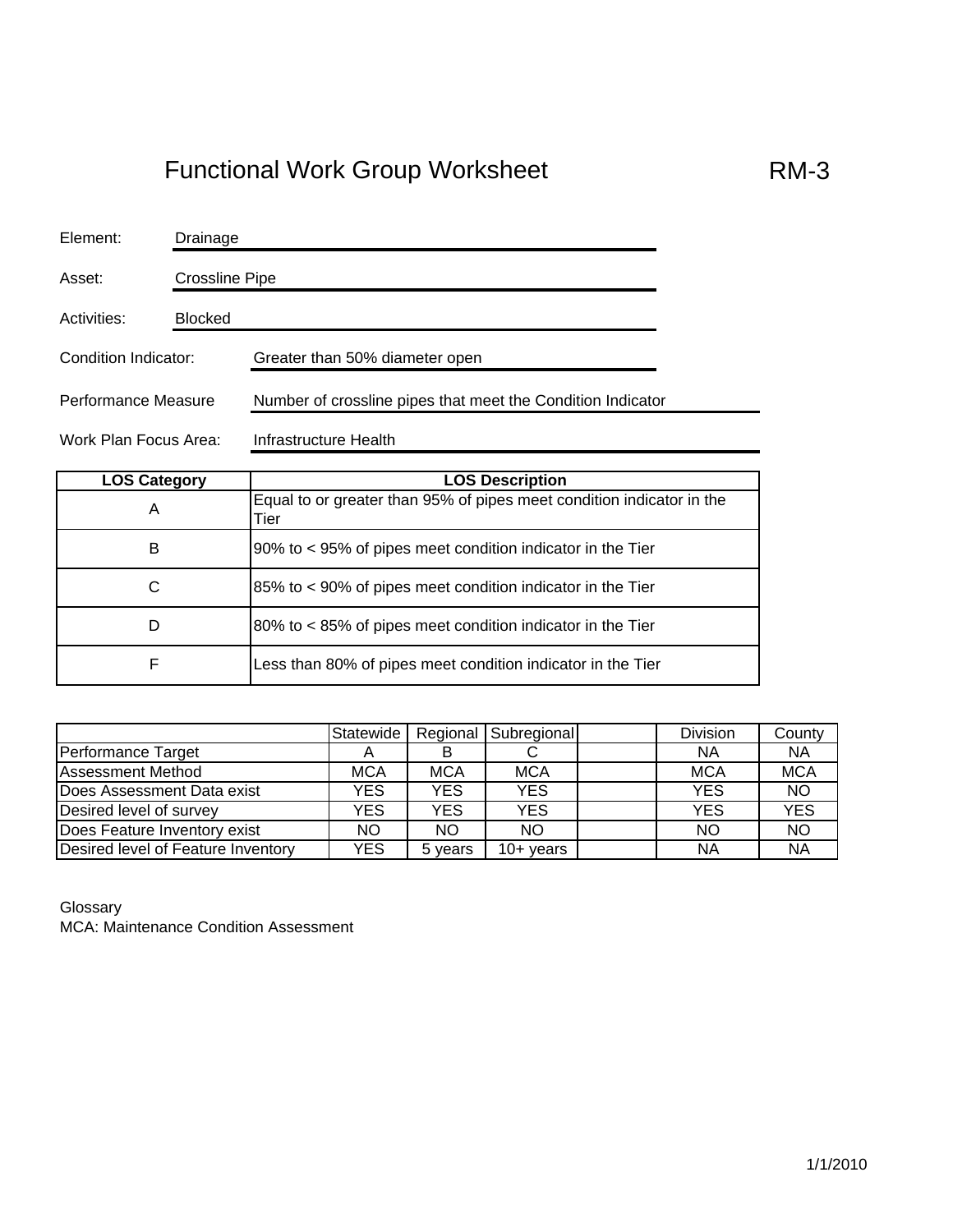| Element:              | Drainage |                                                             |  |  |  |
|-----------------------|----------|-------------------------------------------------------------|--|--|--|
| Asset:                |          | <b>Crossline Pipe</b>                                       |  |  |  |
| Activities:           | Damaged  |                                                             |  |  |  |
| Condition Indicator:  |          | No damage or structural deficiency affecting functionality  |  |  |  |
| Performance Measure   |          | Number of crossline pipes that meet the Condition Indicator |  |  |  |
| Work Plan Focus Area: |          | Infrastructure Health                                       |  |  |  |

| <b>LOS Category</b> | <b>LOS Description</b>                                                        |
|---------------------|-------------------------------------------------------------------------------|
| A                   | Equal to or greater than 95% of pipes meet condition indicator in the<br>Tier |
| B                   | 90% to < 95% of pipes meet condition indicator in the Tier                    |
| С                   | 85% to < 90% of pipes meet condition indicator in the Tier                    |
| D                   | 80% to < 85% of pipes meet condition indicator in the Tier                    |
| F                   | Less than 80% of pipes meet condition indicator in the Tier                   |

|                                    | Statewide  |            | Regional Subregional | Division   | County     |
|------------------------------------|------------|------------|----------------------|------------|------------|
| Performance Target                 |            | в          |                      | ΝA         | <b>NA</b>  |
| <b>Assessment Method</b>           | <b>MCA</b> | <b>MCA</b> | <b>MCA</b>           | <b>MCA</b> | <b>MCA</b> |
| Does Assessment Data exist         | YES        | YES        | <b>YES</b>           | <b>YES</b> | <b>NO</b>  |
| Desired level of survey            | <b>YES</b> | YES        | <b>YES</b>           | <b>YES</b> | <b>YES</b> |
| Does Feature Inventory exist       | NO.        | <b>NO</b>  | <b>NO</b>            | <b>NO</b>  | <b>NO</b>  |
| Desired level of Feature Inventory | <b>YES</b> | 5 years    | $10+$ years          | NA         | <b>NA</b>  |

Glossary MCA: Maintenance Condition Assessment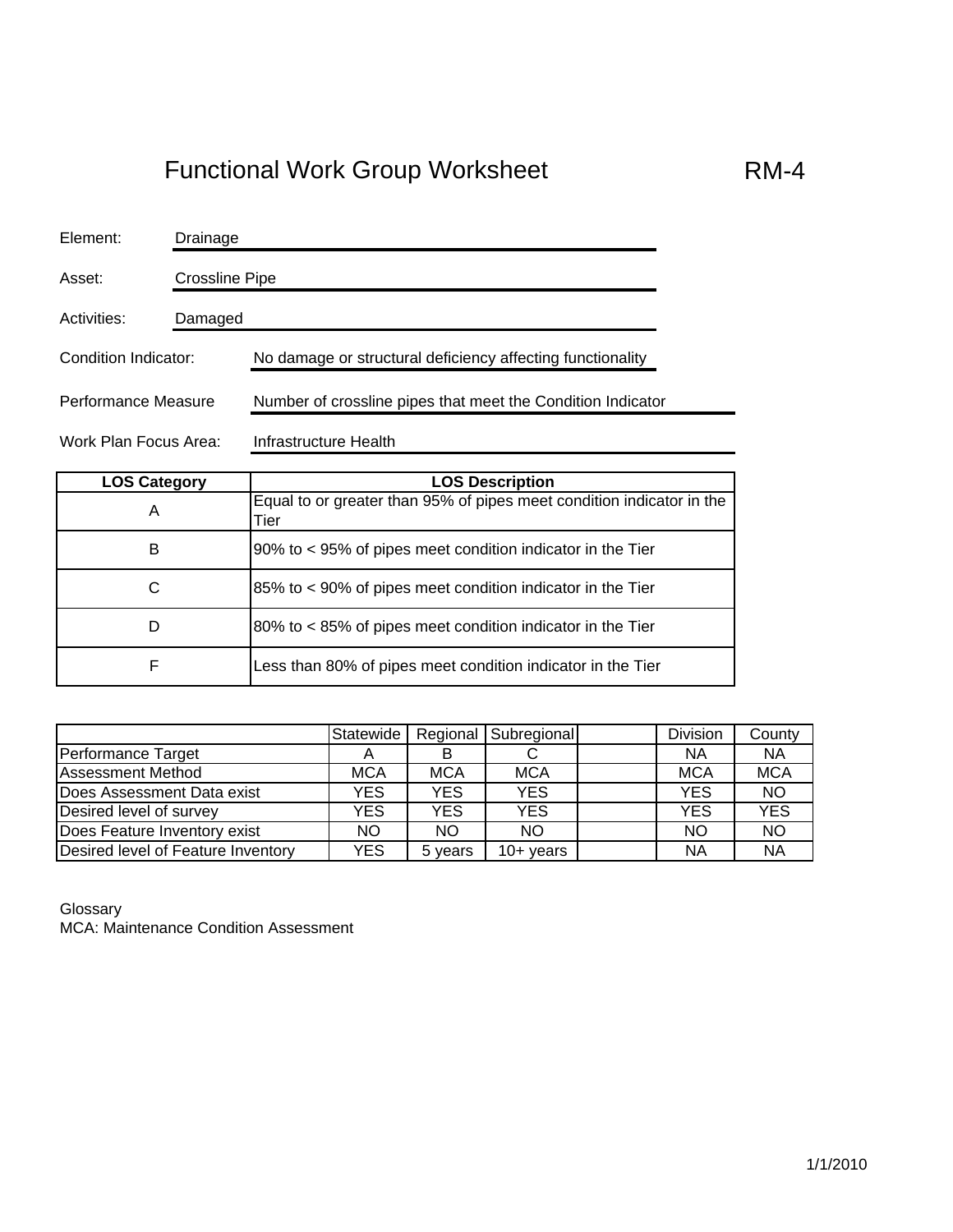| Element:              | Drainage                                                   |                                                                   |  |  |  |  |  |
|-----------------------|------------------------------------------------------------|-------------------------------------------------------------------|--|--|--|--|--|
| Asset:                | Curb and Gutter/Valley Gutter/Concrete Median Barrier Base |                                                                   |  |  |  |  |  |
| Activities:           | Blocked by sand, silt and other debris                     |                                                                   |  |  |  |  |  |
| Condition Indicator:  |                                                            | No obstruction greater than 2 inches for a length of 2 feet       |  |  |  |  |  |
| Performance Measure:  |                                                            | Linear feet of curb and gutter that meets the condition indicator |  |  |  |  |  |
| Work Plan Focus Area: |                                                            | Infrastructure Health                                             |  |  |  |  |  |

| <b>LOS Category</b> | <b>LOS Description</b>                                            |
|---------------------|-------------------------------------------------------------------|
| Α                   | Equal to or greater than 95% of the linear measurement meets the  |
|                     | condition indicator                                               |
| в                   | 90% to < 95% of the linear measurement meets the condition        |
|                     | indicator                                                         |
| C                   | 85% to <90% of the linear measurement meets the condition         |
|                     | lindicator                                                        |
| D                   | $80\%$ to < 85% of the linear measurement meets the condition     |
|                     | indicator                                                         |
| F                   | Less than 80% of linear measurement meets the condition indicator |

|                                    | Statewide Regional |             | Subregional | <b>Division</b> | County     |
|------------------------------------|--------------------|-------------|-------------|-----------------|------------|
| Performance Target                 |                    |             | ◡           | ΝA              | <b>NA</b>  |
| <b>Assessment Method</b>           | MCA                | <b>MCA</b>  | <b>MCA</b>  | <b>MCA</b>      | <b>MCA</b> |
| Does Assessment Data exist         | Yes                | Yes         | Yes         | Yes             | No         |
| Desired level of survey            | Yes                | Yes         | Yes         | Yes             | Yes        |
| Does Feature Inventory exist       | Yes*               | Yes*        | Yes*        | Yes             | Yes        |
| Desired level of Feature Inventory | Yes                | $10+$ years | $10+$ years | Yes             | Yes        |

#### **Glossary**

MCA: Maintenance Condition Assessment